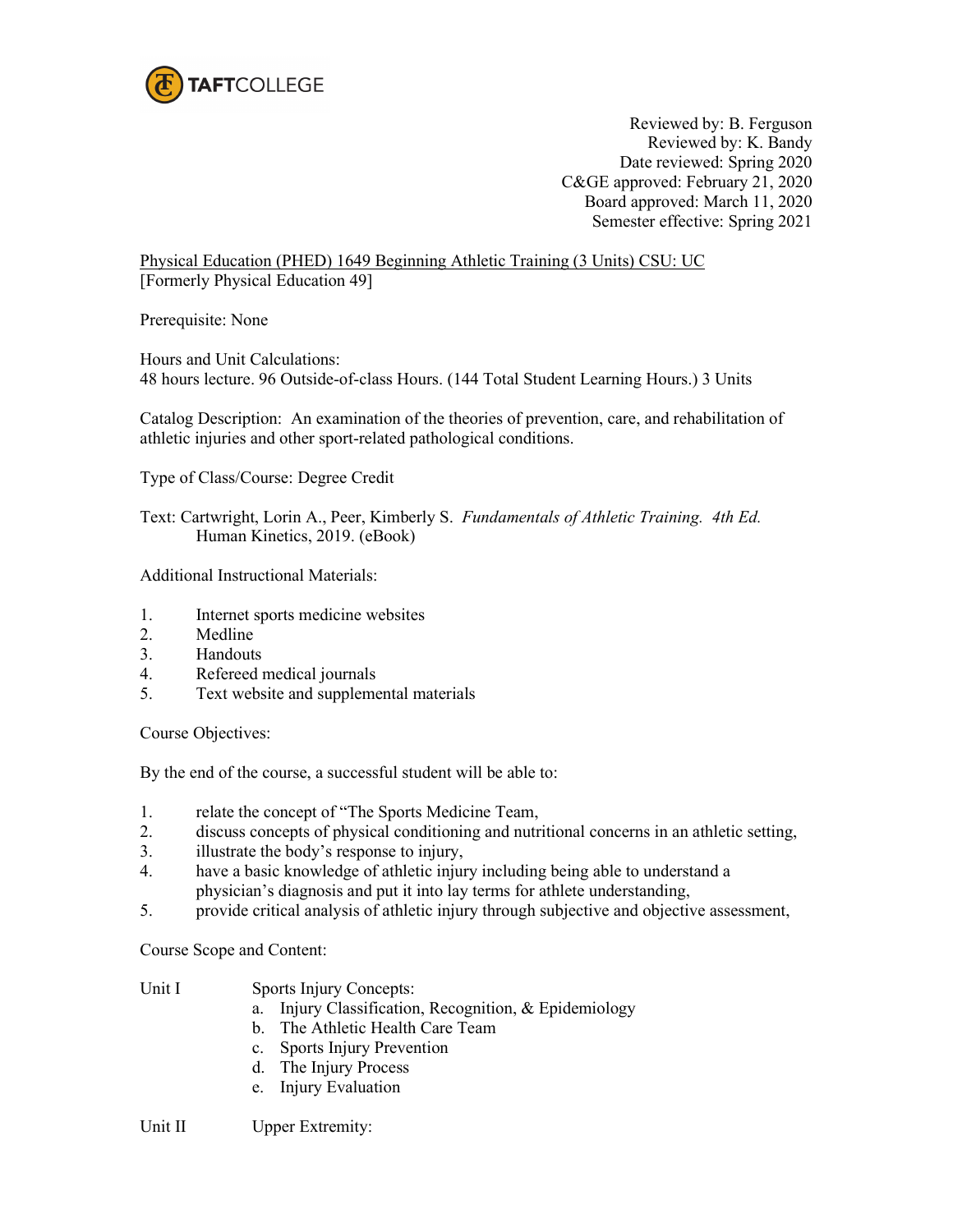

|          | Injuries to the Shoulder<br>a.                                     |  |  |
|----------|--------------------------------------------------------------------|--|--|
|          | Injuries to the Arm, Wrist, and Hand<br>b.                         |  |  |
| Unit III | Head, Thorax, and Pelvis:                                          |  |  |
|          | Injuries to the Head, Neck, and Face<br>a.                         |  |  |
|          | Injuries to the Thorax and Abdomen<br>b.                           |  |  |
|          | Injuries to the Thoracic through Coccygeal Spine<br>$\mathbf{c}$ . |  |  |
|          | Injuries to the Hip and Pelvis<br>d.                               |  |  |
| Unit IV  | Lower Extremity:                                                   |  |  |
|          | Injuries to the Thigh, Leg, and Knee<br>a.                         |  |  |
|          | Injuries to the Lower Leg, and Foot<br>b.                          |  |  |
| Unit V   | <b>Other Considerations:</b>                                       |  |  |
|          | a. Thermal Injuries                                                |  |  |
|          | b. Nutritional Considerations                                      |  |  |

c. Exercise Induced Asthma

Learning Activities Required Outside of Class:

The students in this class will spend a minimum of 6 hours per week outside of the regular class time doing the following:

- 1. Studying
- 2. Answering questions
- 3. Completing required reading
- 4. Completing written work

Methods of Instruction:

- 1. Lecture
- 2. Class discussion
- 3. Audiovisual presentation
- 4. Hands on participation

Methods of Evaluation:

- 1. Writing assignment
	- a. Written evaluation of published research articles.
	- b. In-Class presentation by students
- 2. Examinations, including
	- a. multiple choice items
	- b. fill in the blank items
	- c. matching items
	- d. true/false items

Supplemental Data:

| TOP Code: | 083500: Physical Education |
|-----------|----------------------------|
|           |                            |